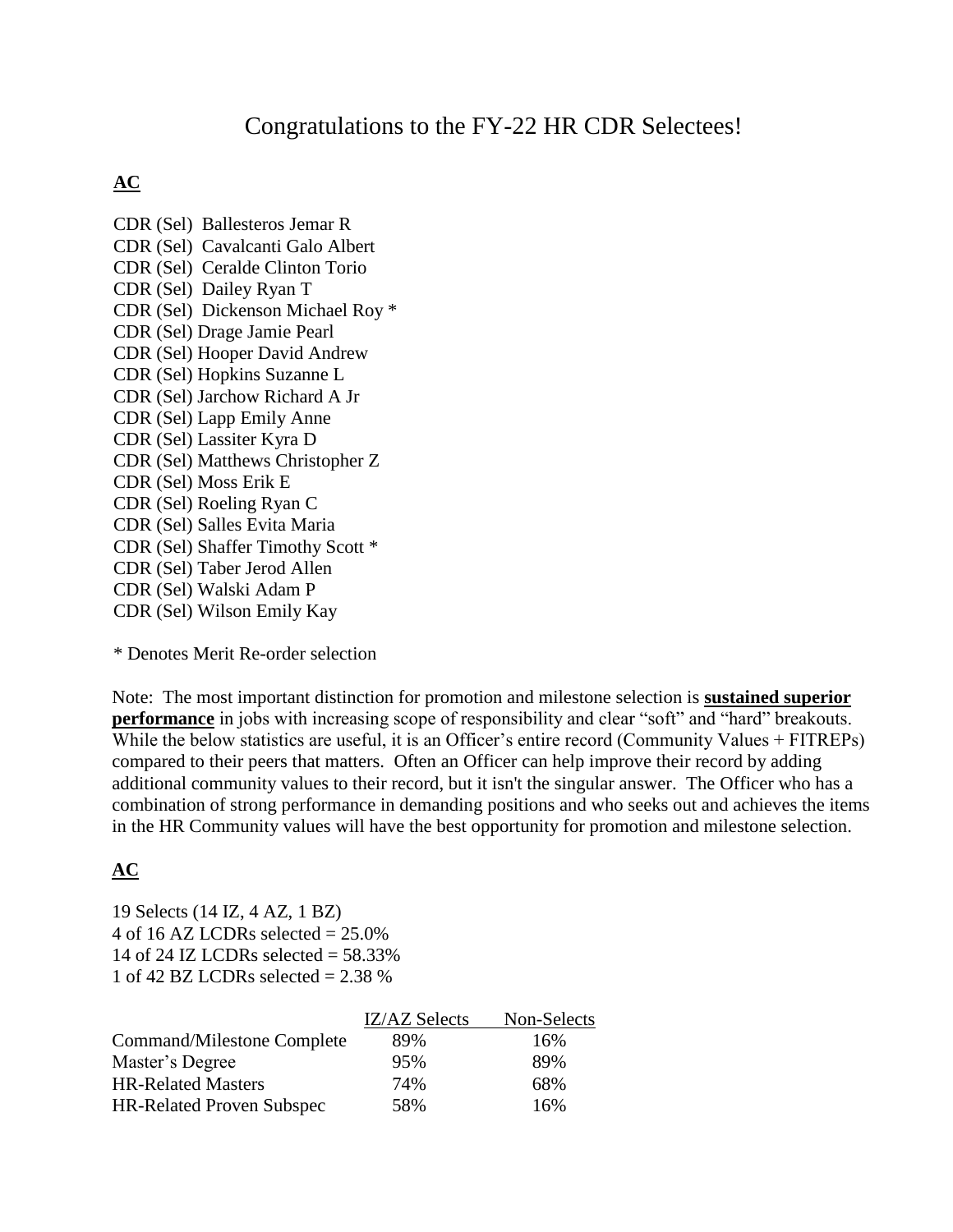| <b>HR</b> Certification | 100%  | 84% |
|-------------------------|-------|-----|
| Command Eligible        | 84%   | 37% |
| Joint Tour Credit       | 0%    | 5%  |
| <b>JPME I</b>           | 89%   | 68% |
| <b>JPME II</b>          | 16%   | 5%  |
| <b>JOO</b>              | $0\%$ | 5%  |

#### Milestone:

| Selects: | 17 Command/Milestone Complete |
|----------|-------------------------------|
|          | 2 in Command/Milestone        |

| Non-Selects: 5 Command/Milestone Complete |
|-------------------------------------------|
| 5 in Command/Milestone                    |
| 12 without Command/Milestone              |

#### HR-Related Master's Degrees (or higher):

| Selects: | 7 GEN, 3 MSA, 5 OA, 0 FM, TE 0, 3 Multiple (2 OA+GEN, 1 GEN)                 |
|----------|------------------------------------------------------------------------------|
|          | Non-Selects: $6$ GEN, $3$ MSA, $4$ OA, $0$ TE, $2$ FM, $1$ Multiple (OA+GEN) |

#### HR-Related Proven Subspec (Q or R Suffix):

| Selects: | $3$ MSA, $4$ OA, $4$ TE, $2$ Multiple (1 MSA+OA, 1 TE+OA) |
|----------|-----------------------------------------------------------|
|          | Non-Selects: 1 TE, 2 OA, 0 Multiple                       |

#### HR Cert:

Selects: 2 SPHR, 17 PHR, 0 CDFM, 1 CDFM-A, 2 CPT, Non-Selects: 1 SPHR, 19 PHR, 1 CDFM, 1 CDFM-A, 2 CPT, 1 Multiple (PHR +CDFM) Of the following 6 Community Values: Milestone, Master's Degree, HR-Related Proven Subspec, HR Cert, Command Eligible, Joint (JPME and/or Joint Tour):

Selects: Averaged 5.16 Non-Selects: Averaged 3.45

#### **SELRES**

- CDR (Sel) Allard Anthony J
- CDR (Sel) Bennett Beau Emerson \*
- CDR (Sel) Canamas Dyonne Teresa
- CDR (Sel) Clark Jeremy Brandon
- CDR (Sel) Gorham James Allen
- CDR (Sel) Lopez Adan
- CDR (Sel) Major Michael William
- CDR (Sel) Moyer Aaron Paul
- CDR (Sel) Orakaonojeje Hetty O
- CDR (Sel) Ortman Kathleen Ann
- CDR (Sel) Strong Jeffrey Michael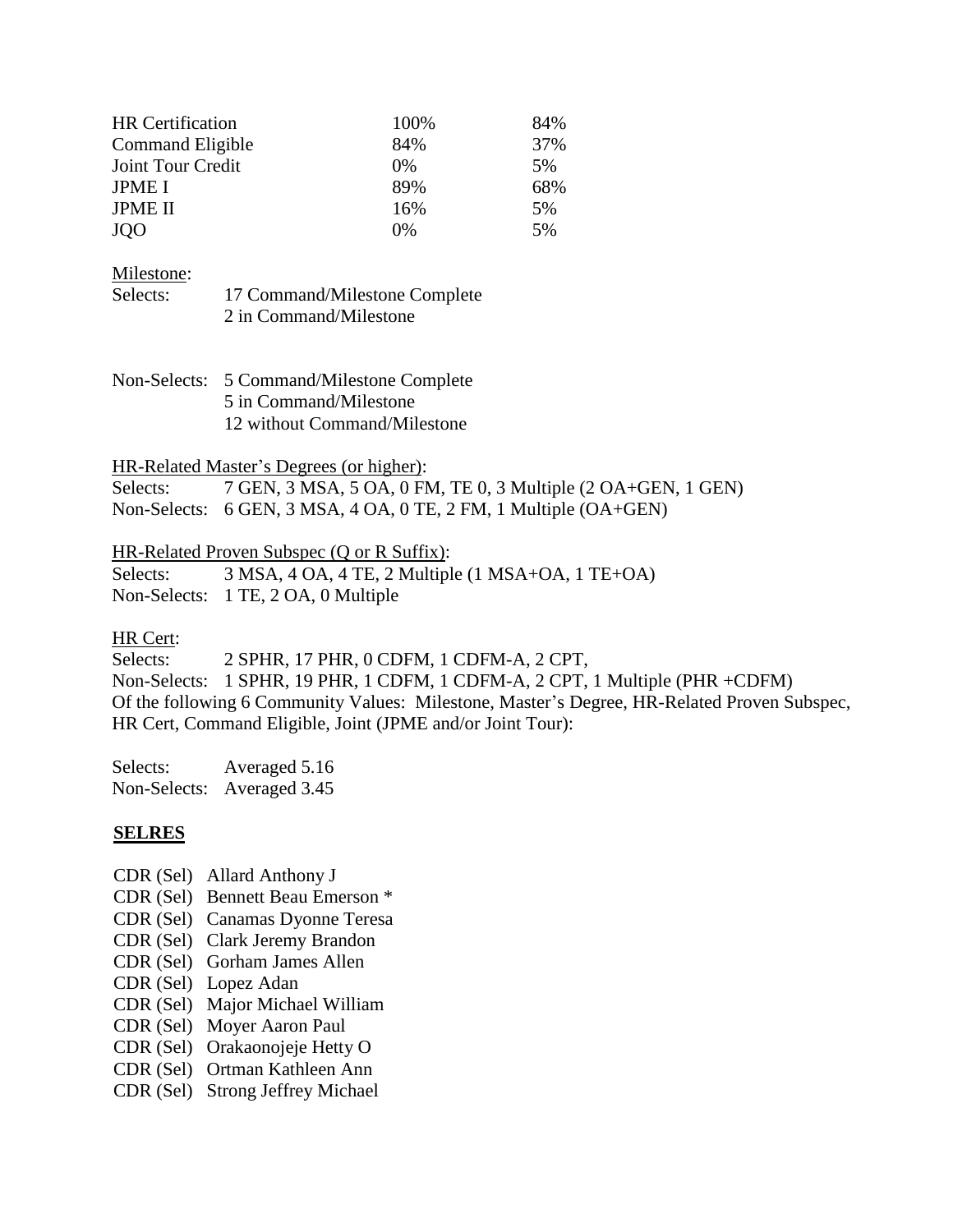CDR (Sel) Sun Xiao CDR (Sel) Wilkin James Ryan

\* Denotes Merit Re-order selection

### **SELRES**

13 Selects (9 IZ, 4 AZ, 0 BZ) 4 of 22 AZ LCDRs selected  $= 31\%$ 9 of 20 IZ LCDRs selected = 69%

|                                  | <b>IZ/AZ Selects</b> | Non-Selects |
|----------------------------------|----------------------|-------------|
| Command/Milestone Complete       | 0%                   | 3.4%        |
| Master's Degree                  | 100%                 | 68%         |
| <b>HR-Related Masters</b>        | 62%                  | 37%         |
| <b>HR-Related Proven Subspec</b> | 8%                   | 0%          |
| <b>HR</b> Certification          | 23%                  | 26%         |
| Command Eligible                 | 38%                  | 11%         |
| Joint Tour Credit                | 15%                  | 22%         |
| <b>JPME I</b>                    | 15%                  | 19%         |
| <b>JPME II</b>                   | $0\%$                | 0%          |
| JQO                              | 0%                   | 0%          |

## Milestone:

| Selects: | 0 Command/Milestone Complete |
|----------|------------------------------|
|          | 0 in Command/Milestone       |

| Non-Selects: 1 Command/Milestone Complete |
|-------------------------------------------|
| 0 in Command/Milestone                    |
| 26 without Command/Milestone              |

| HR-Related Master's Degrees (or higher): |                                                |  |
|------------------------------------------|------------------------------------------------|--|
| Selects:                                 | 7 GEN, 1 MSA, 2 TE, 6 Multiple                 |  |
|                                          | Non-Selects: 10 GEN, 2 OA, 10 Multiple, 9 None |  |

## HR-Related Proven Subspec (Q or R Suffix): Selects: 1 TE

Non-Selects: None

## HR Cert:

| Selects: | 3 PHR, 1 SPHR              |
|----------|----------------------------|
|          | Non-Selects: 7 PHR, 3 SPHR |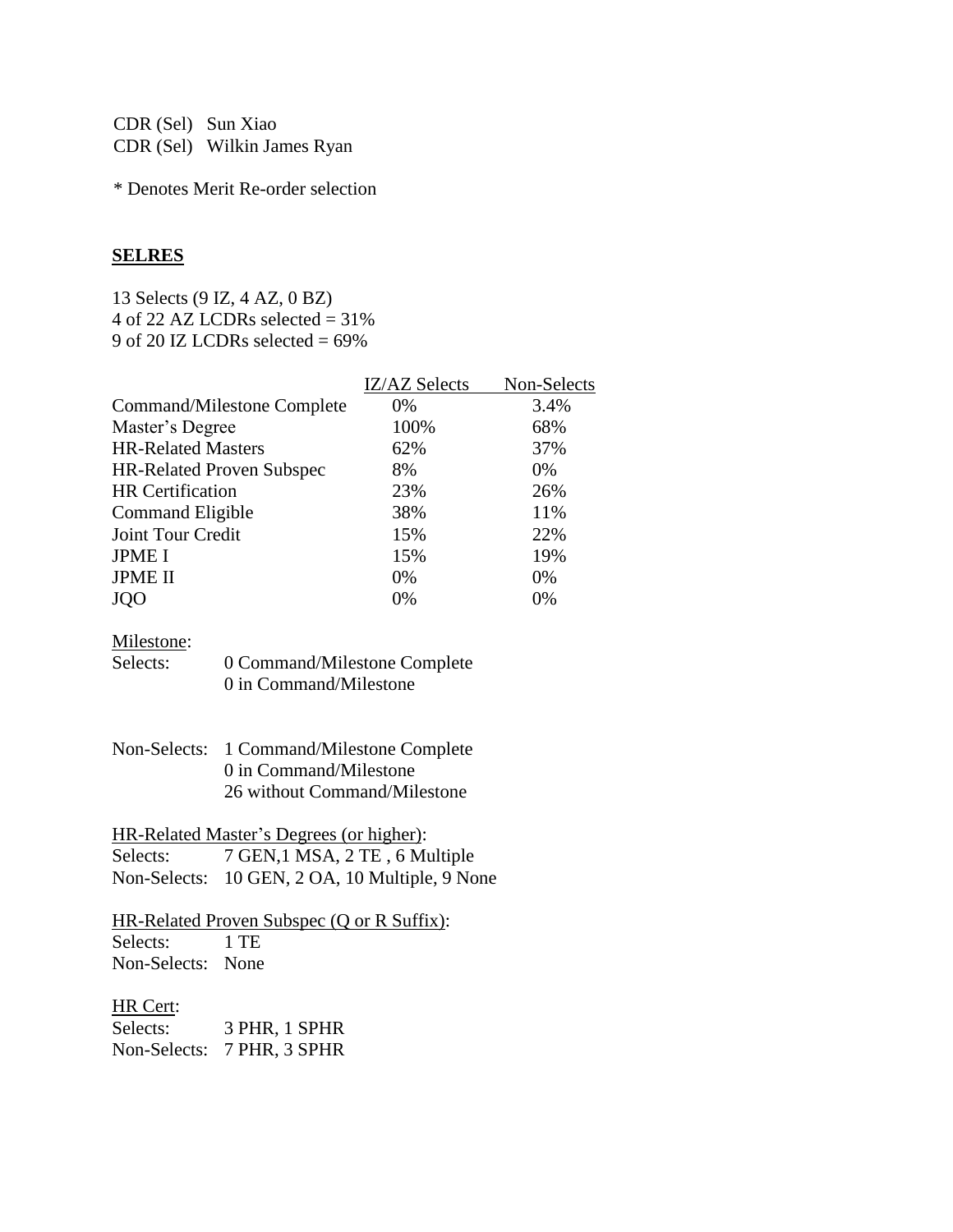Of the following 6 Community Values: Milestone, Master's Degree, HR-Related Proven Subspecialty, HR Cert, Command Eligibility, Joint (JPME and/or Joint Tour):

Selects: Averaged 3.05 Non-Selects: Averaged 2.50

## **FTS**

- CDR (Sel) Daggett Kaysie L \*
- CDR (Sel) Davenport Heather Erin
- CDR (Sel) Kolpak Ronald F III
- CDR (Sel) Dailey Ryan T
- CDR (Sel) Lopez Thea Ilyse
- CDR (Sel) Minkin Amy Jean
- CDR (Sel) Rancourt Peter David
- CDR (Sel) Smith Joshua J
- CDR (Sel) Stoudemire Brandy L
- CDR (Sel) Wright Thomas H

\* Denotes Merit Re-order selection

## **FTS**

9 Selects (8 IZ, 1 AZ, 0 BZ) 1 of 13 AZ LCDRs selected  $= 7.7\%$ 8 of 11 IZ LCDRs selected  $= 72.72\%$ 

|                                  | IZ/AZ Selects | Non-Selects |
|----------------------------------|---------------|-------------|
| Command/Milestone Complete       | 33%           | 13%         |
| Master's Degree                  | 88%           | 85%         |
| <b>HR-Related Masters</b>        | 88%           | 85%         |
| <b>HR-Related Proven Subspec</b> | 66%           | 86%         |
| <b>HR</b> Certification          | 77%           | 80%         |
| Command Eligible                 | 100%          | 80%         |
| Joint Tour Credit                | $0\%$         | 0%          |
| <b>JPME I</b>                    | 78%           | 53%         |
| <b>JPME II</b>                   | 11%           | 0%          |
| <b>JQO</b>                       | 0%            | 0%          |
|                                  |               |             |

#### Milestone:

| Selects: | 3 Command/Milestone Complete |
|----------|------------------------------|
|          | 3 in Command/Milestone       |

Non-Selects: 2 Command/Milestone Complete 4 in Command/Milestone